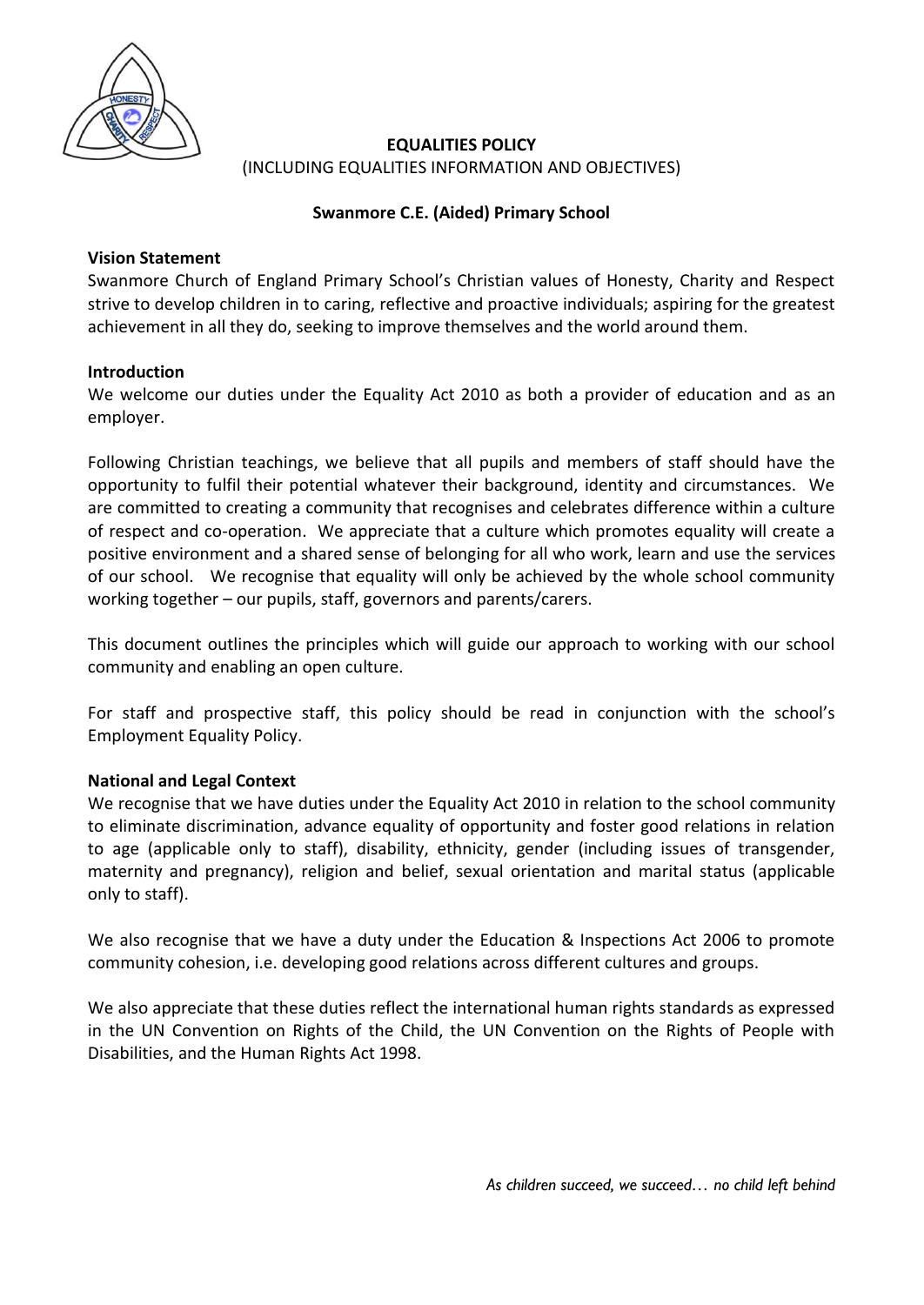# **School Context**

Swanmore C.E. (Aided) Primary School is placed in the Winchester district of Hampshire County Council.

The school collects equality information and this can be found within the appendices, which is updated annually.

- The number on roll in October 2020 at Swanmore C.E. (Aided) Primary School was 420. From the immediate catchment area and beyond.
- The percentage of girls  $-47.9%$  and boys  $-52.1%$
- According to the October 2020 school census, at Swanmore C.E. (Aided) Primary School 94.5% of the cohort are classified by parents as White British.
- 5.5% of the 2020 cohort are parent classified as having English as an Additional Language.
- 12% of pupils receive Free School Meals.
- 5% of the cohort are on the Special Educational Needs register.

## **Principles**

To fulfil our legal obligations, we are guided by a number of principles.

1. All pupils, families and staff are of equal value

We see all pupils, potential pupils, their parents and carers, and staff as of equal value:

- Whether or not they are disabled
- Whatever their ethnicity, culture, national origin or national status
- Whatever their gender and gender identity
- Whatever their religious and non-religious affiliation or faith background
- Whatever their sexual orientation
- Whatever their marital status
- Whether they are currently pregnant or have recently given birth
- Whatever their age
- 2. We recognise and respect difference

We recognise that treating people equally does not necessarily involve treating them all the same. We recognise that our policies, procedures and activities must not discriminate but must take account of diversity and the kinds of barriers and disadvantage that staff, parents/carers or pupils may face in relation to their protected characteristics:

- Disability we note that reasonable adjustments may need to be made
- Gender (including transgender) we recognise that girls and boys, men and women have different needs
- Religion and belief we note that reasonable requests in relation to religious observance and practice may need to be made and complied with
- Ethnicity and race we note that all have different experiences as a result of our ethnic and racial backgrounds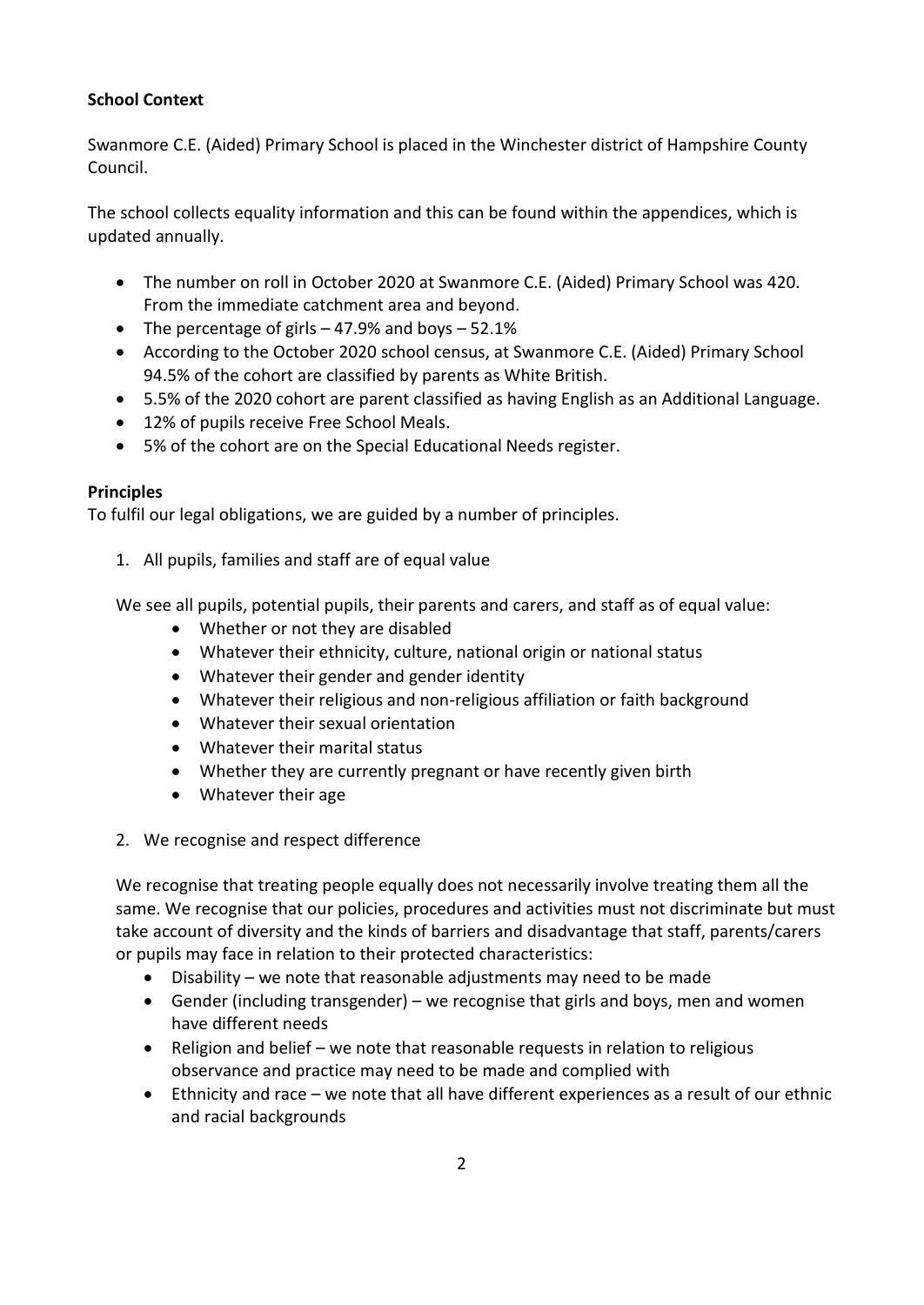- Age we value the diversity in age of staff, parents and carers
- Sexual orientation we respect that individuals have the right to determine their own sexual identity and that they should not experience disadvantage as a result of their preference
- Marital status we recognise that our staff, parents and carers may make their own personal choices in respect of personal relationships and that they should not experience disadvantage as a result of the relationships they have
- Pregnancy and maternity we believe that our staff, parents and carers should not experience any unfair disadvantage as a result of pregnancy or having recently given birth
- 3. We foster positive attitudes and relationships, and a shared sense of cohesion and belonging

We intend that our policies, procedures and activities should promote:

- positive attitudes and interaction between groups and communities different from each other
- an absence of harassment, victimisation and discrimination in relation to any protected characteristics
- 4. We observe good equalities practice in relation to staff

We ensure that our policies and practices for all staff and potential staff throughout the employment lifecycle, i.e. from recruitment through to the cessation of employment and beyond, are applied fairly and consistently across all groups with full respect for legal rights, taking into account aspects applicable to particular groups (e.g. duty to make reasonable adjustments for disabled staff).

5. We aim to reduce and remove inequalities and barriers that already exist

We intend that our policies, procedures and activities avoid or minimise any possible negative impacts and we aim to reduce inequalities that exist between groups and communities different from each other.

6. We consult and involve to ensure views are heard

In our development of policies, we engage with groups and individuals, including pupils who are affected by a policy or activity to ensure that their views are taken into account. For policies and activities affecting pupils, we will take account of views expressed at school council; for parents, through parent governor representation and for staff, through staff governor representation. Where necessary, we will consult more widely with specific groups.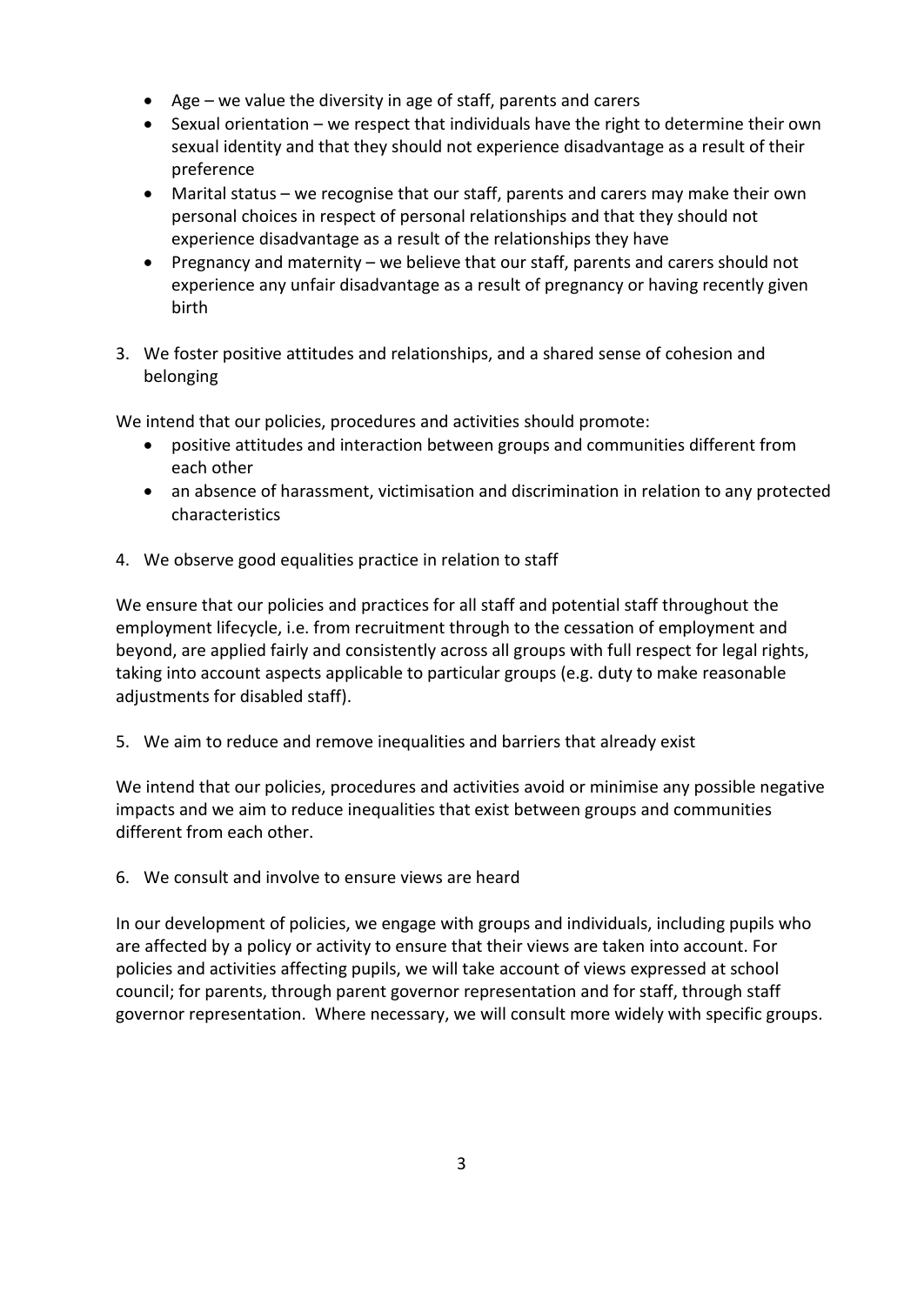7. We aim to foster greater community cohesion

We intend that our policies, activities and curriculum offer foster greater social cohesion and provide for an equal opportunity to participate in public life irrespective of the protected characteristics of individuals and groups.

8. We base our practices on sound evidence

We maintain and publish information annually to show our compliance with the public sector equality duty, set out under section 149 of the Equality Act 2010. Our current equality information can be found in Appendix A to this policy statement.

9. We set ourselves specific and measurable equality objectives

We develop and publish specific and measurable objectives every four years based on the evidence that we have gathered (principle 8) and the engagement we have been involved in (principle 7).

The objectives can be found in Appendix B to this policy statement and take into account both national, county and school level priorities.

We will set ourselves new objectives every four years, but keep them under review and report annually on progress towards achieving them.

## **Application of the principles within this policy statement:**

The principles outlined in the policy statement will be applied and reflected in:

- The delivery of the school curriculum
- The teaching and learning within the school
- Our practice in relation to pupil progress, attainment and achievement
- Our teaching styles and strategies
- Our policies and practice in relation to admissions and attendance
- Our policies and practice in relation to staff
- Our care, guidance and support to pupils, their families and staff
- Our policies and practice in relation to pupil behaviour, discipline and exclusions
- Our partnership working with parents and carers
- Our contact with the wider school community

### **Addressing prejudice and prejudice-related bullying**

The school is opposed to all forms of prejudice including, but not limited to prejudice related to protected characteristics. We will ensure that prejudice-related incidents in relation to staff and pupils are recorded and dealt with appropriately.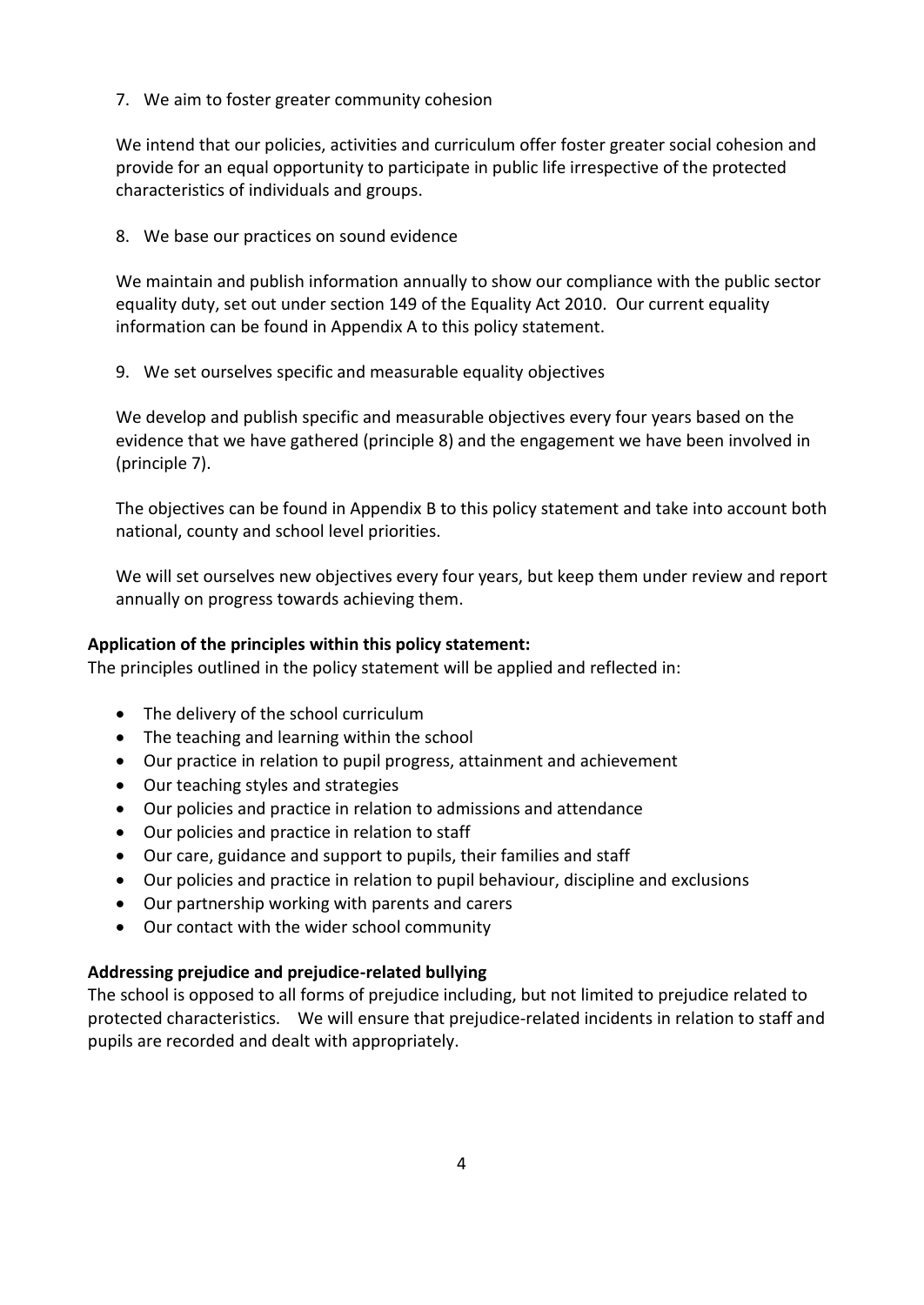### **Roles and responsibilities**

The governing body is responsible for ensuring that the school complies with legislation, and that this policy and its related procedures and action plans are implemented and that arrangements are in place to deal with any concerns or unlawful action that arises.

The headteacher is responsible for implementation of this policy, ensuring that all staff are aware of their responsibilities and given appropriate training and support and for taking appropriate action in any cases of unlawful discrimination, harassment or victimisation.

All staff are expected to work in accordance with the principles outlined in this policy to:

- promote an inclusive and collaborative ethos in their practice
- deal with any prejudice-related incidents that may occur
- plan and deliver curricula and lessons
- support pupils in their class who have additional needs

| Date of Policy Issue/Review: | December 2020              |
|------------------------------|----------------------------|
| Approved by:                 | John Paterson, Headteacher |
| Objectives review date:      | December 2023              |
| Appendix A data review date: | October 2022               |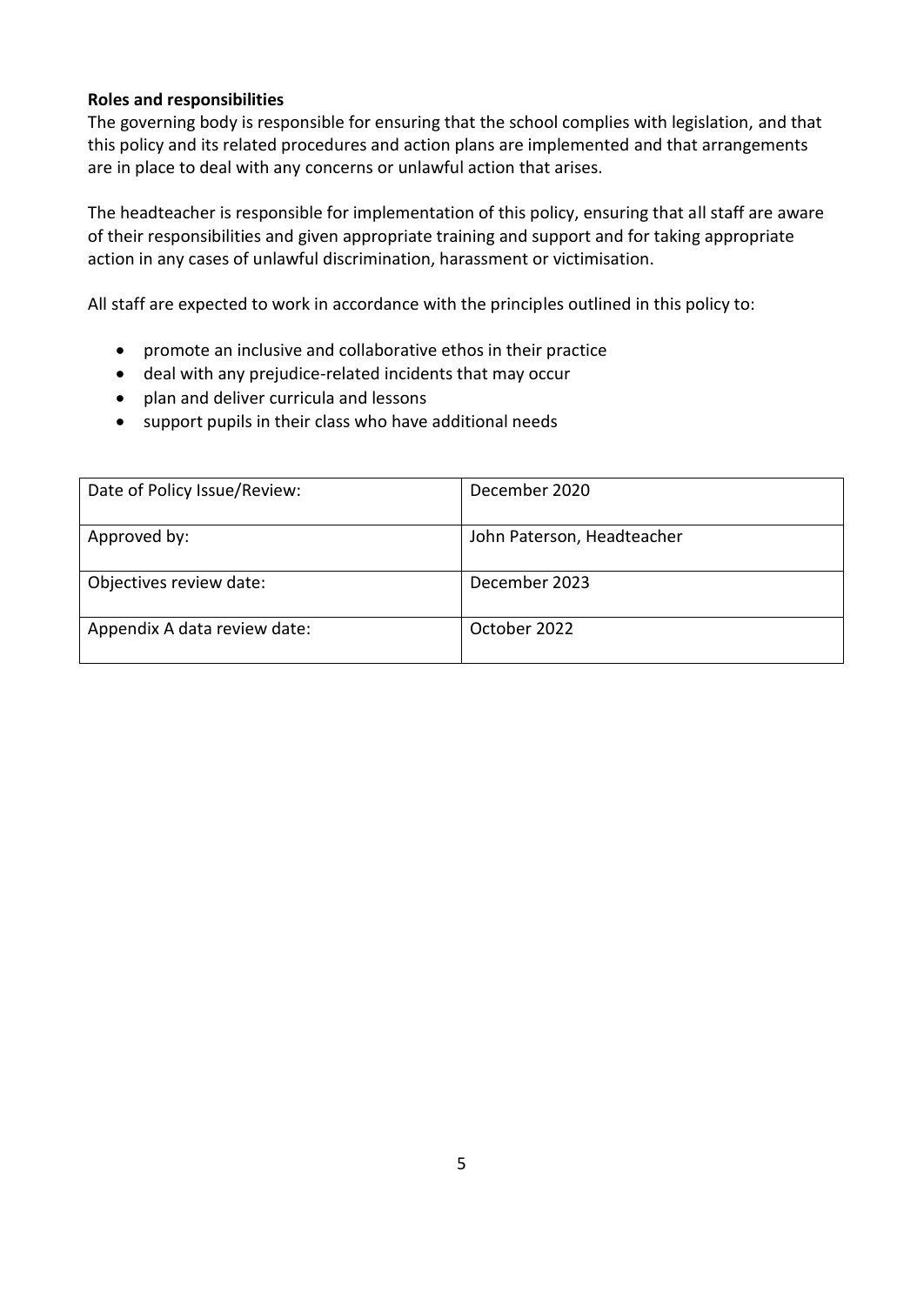## **Equalities Information Appendix A**

We recognise that the public sector equality duty has three aims, to:

- eliminate unlawful discrimination, harassment and victimisation and other conduct under the Act
- advance equality of opportunity between people who share a protected characteristic and those who do not
- foster good relations between people who share a protected characteristic and those who do not

We have considered how well we currently achieve these aims with regard to the protected groups under the Equality Act (race, disability, gender, gender re-assignment, age, pregnancy and maternity, marital status, sexual orientation, religion and belief and sexual orientation).

We have also involved staff, pupils, parents and others in the following ways:

- parent questionnaires
- involvement of the school council
- staff survey

## **Pupil-related data for Academic Year 2018/2019**

| <b>Information</b>                              | <b>Evidence and Commentary</b>                   |                            |       |
|-------------------------------------------------|--------------------------------------------------|----------------------------|-------|
| Attainment at ARE and above in English - by     |                                                  | <b>Boys</b>                | Girls |
| gender                                          |                                                  |                            |       |
|                                                 | Reading                                          | 57                         | 74    |
|                                                 | Writing                                          | 71                         | 89    |
| Attainment at ARE and above in Maths - by       | Maths                                            | 75                         | 80    |
| gender                                          |                                                  |                            |       |
| <b>School Council</b>                           | School Council comprises of one girl and one boy |                            |       |
|                                                 | from each class, chosen by pupils                |                            |       |
| Pupil participation in school clubs, during and | 19% of pupils                                    | 16% of children identified |       |
| after school hours                              | receiving FSM                                    | as SEN attended at least   |       |
|                                                 | attended at least                                | one club                   |       |
|                                                 | one club                                         |                            |       |
| Attendance by gender                            | Boys 96.4%                                       | Girls 95.5%                |       |

### **Pupil-related data for Academic Year 2019/2020 and 2020/2021**

There is no formal published data for the above academic years due to Covid-19.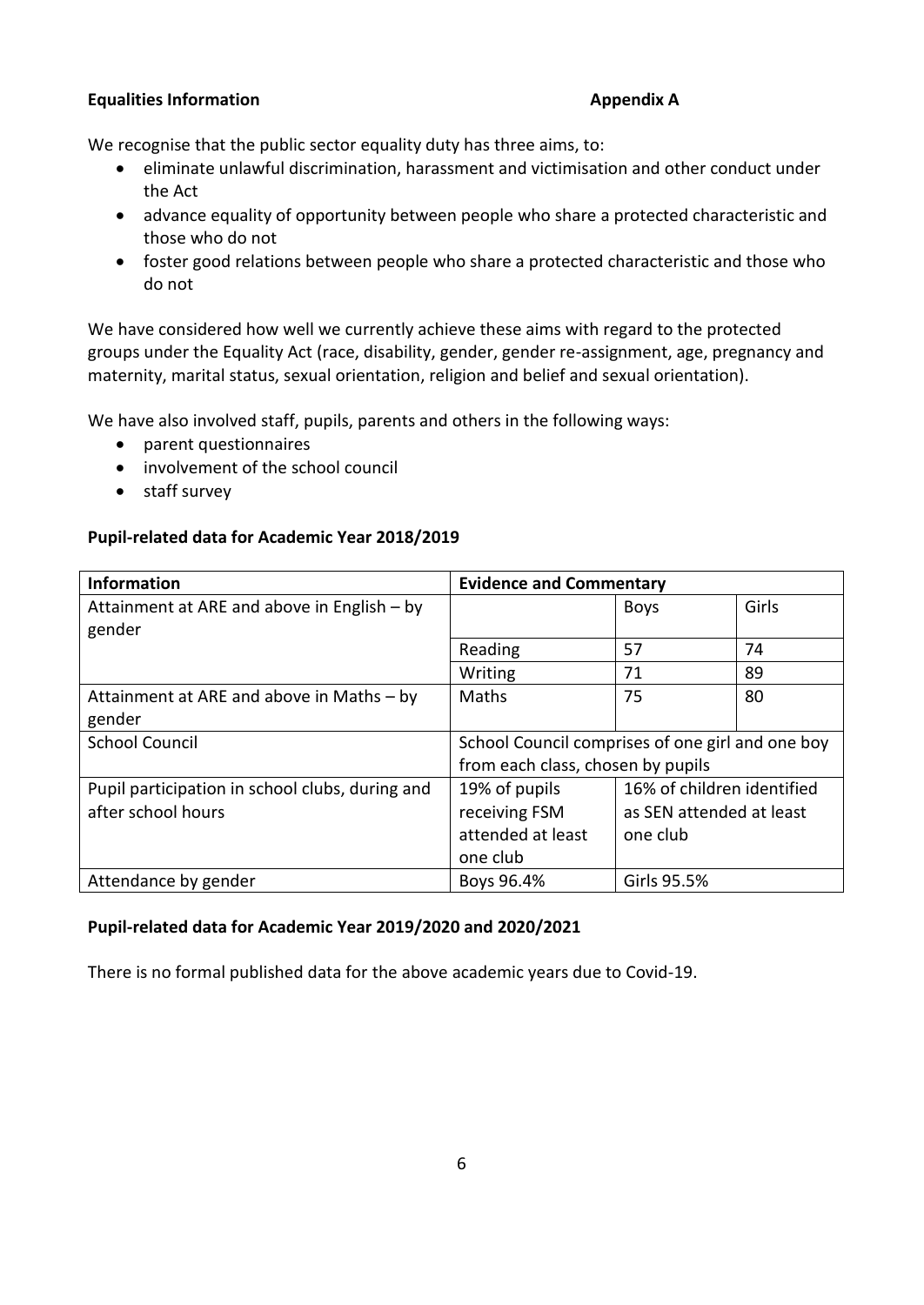# **Other information**

| Information           | Evidence and commentary                                    |
|-----------------------|------------------------------------------------------------|
| Governor              | 45% Male, 55% Female                                       |
| representation as at  | Information regarding ethnic representation is unavailable |
| September 2021        |                                                            |
| Volunteers as at July | 10% Male, 90% Female                                       |
| 2020                  | Information regarding ethnic representation is unavailable |

## **Qualitative information**

Swanmore C.E. (Aided) Primary School publishes various policies on the school's website. These policies evidence the school's commitment to the principles outlined in this policy and the public sector equality duty.

| Date of publication of this appendix: | October 2021 |
|---------------------------------------|--------------|
| Date for review and re-publication:   | October 2022 |